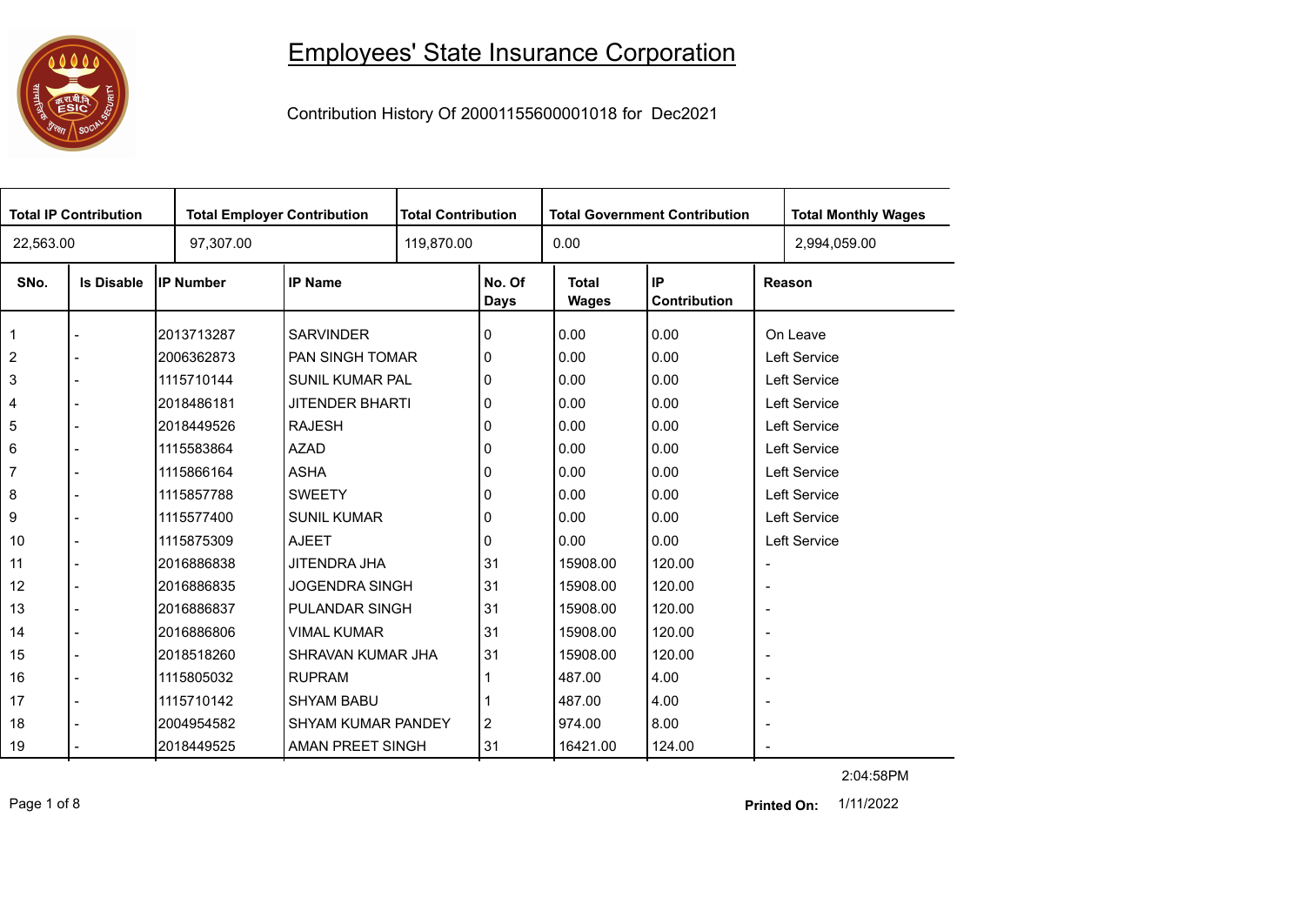| SNo. | <b>Is Disable</b> | <b>IP Number</b> | <b>IP Name</b>                       | No. Of<br>Days | Total<br><b>Wages</b> | IP<br>Contribution | <b>Reason</b> |
|------|-------------------|------------------|--------------------------------------|----------------|-----------------------|--------------------|---------------|
| 20   |                   | 2018502658       | VISHAL KUMAR                         | 30             | 15395.00              | 116.00             |               |
| 21   |                   | 1014348825       | JAIPRAKASH                           | 26             | 15496.00              | 117.00             |               |
| 22   |                   | 2018417331       | <b>RITU</b>                          | 26             | 15496.00              | 117.00             |               |
| 23   |                   | 1115728006       | NEELKAMAL                            | 16             | 9886.00               | 75.00              |               |
| 24   |                   | 1115475643       | <b>VIKASH KUMAR</b>                  | 31             | 19153.00              | 144.00             |               |
| 25   |                   | 1115584183       | <b>MUNIYA</b>                        | 27             | 16682.00              | 126.00             |               |
| 26   |                   | 1115595486       | RANBIR CHAND                         | 16             | 9886.00               | 75.00              |               |
| 27   |                   | 1115625408       | <b>PRADEEP KUMAR</b>                 | 16             | 9886.00               | 75.00              |               |
| 28   |                   | 2018415499       | <b>RAHUL</b>                         | 31             | 19153.00              | 144.00             |               |
| 29   |                   | 6713657430       | <b>RAJESH KUMAR</b>                  | 15             | 9268.00               | 70.00              |               |
| 30   |                   | 1014481413       | <b>CHARAN SINGH</b>                  | 15             | 9268.00               | 70.00              |               |
| 31   |                   | 1509144850       | <b>LAKHAN LAL MEENA</b>              | 15             | 9268.00               | 70.00              |               |
| 32   |                   | 2018506601       | <b>UDAYVEER SINGH</b>                | 31             | 19153.00              | 144.00             |               |
| 33   |                   | 1114732009       | <b>GOVIND SINGH</b>                  | 27             | 13856.00              | 104.00             |               |
| 34   |                   | 1115172248       | <b>VISRAM MISHRA</b>                 | 26             | 13342.00              | 101.00             |               |
| 35   |                   | 1115845074       | <b>MATHURA PRASAD</b>                | 9              | 4618.00               | 35.00              |               |
| 36   |                   | 1115661046       | AVDHESH KUMAR                        | 26             | 16064.00              | 121.00             |               |
| 37   |                   | 1115693461       | <b>WIPIN KUMAR</b>                   | 25             | 15446.00              | 116.00             |               |
| 38   |                   | 1115396117       | RAGHUNANDAN KUMAR                    | 21             | 12975.00              | 98.00              |               |
| 39   |                   | 1115905916       | <b>MANOJ KUMAR</b>                   | 19             | 11739.00              | 89.00              |               |
| 40   |                   | 1115875297       | <b>MANJU DEVI</b>                    | 26             | 16064.00              | 121.00             |               |
| 41   |                   | 1115809555       | <b>MUKESH KUMAR</b><br><b>PODDAR</b> | 26             | 16064.00              | 121.00             |               |
| 42   |                   | 1115702610       | <b>VINOD</b>                         | 24             | 14828.00              | 112.00             |               |
| 43   |                   | 1013687530       | JAGJEEVAN                            | 19             | 11739.00              | 89.00              |               |
| 44   |                   | 1013508445       | <b>SURESH KUMAR</b>                  | 26             | 19473.00              | 147.00             |               |
| 45   |                   | 1115577534       | PRADEEP KUMAR SINGH                  | 27             | 20222.00              | 152.00             |               |
| 46   |                   | 1013634351       | <b>NARENDER</b>                      | 26             | 16064.00              | 121.00             |               |
| 47   |                   | 1114591633       | <b>RAJA RAM</b>                      | 11             | 6796.00               | 51.00              |               |
| 48   |                   | 1114211996       | <b>DEVRAJ</b>                        | 26             | 16064.00              | 121.00             |               |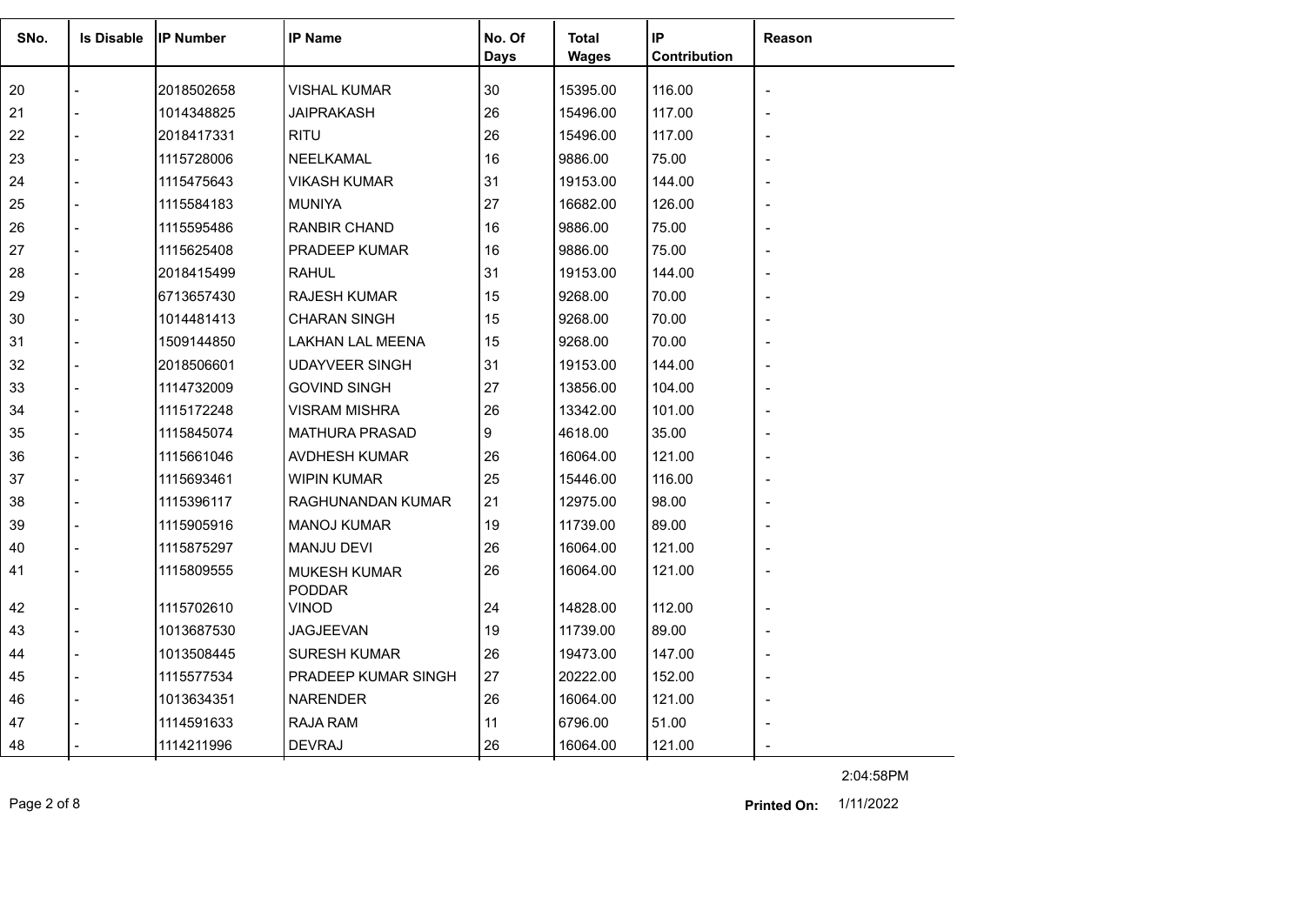| SNo. | <b>Is Disable</b> | <b>IP Number</b> | <b>IP Name</b>          | No. Of<br><b>Days</b> | Total<br><b>Wages</b> | IP<br>Contribution | Reason         |
|------|-------------------|------------------|-------------------------|-----------------------|-----------------------|--------------------|----------------|
| 49   |                   | 1114211976       | <b>PAWAN</b>            | 27                    | 16682.00              | 126.00             |                |
| 50   |                   | 1114211758       | <b>MAMTA</b>            | 25                    | 15446.00              | 116.00             |                |
| 51   |                   | 1114211229       | <b>MANTU</b>            | 25                    | 15446.00              | 116.00             |                |
| 52   |                   | 1114348147       | SANDEEP SINGH           | 24                    | 17975.00              | 135.00             |                |
| 53   |                   | 1115845746       | <b>SANJU DEVI</b>       | 26                    | 16064.00              | 121.00             |                |
| 54   |                   | 1114287403       | <b>BHARAT KUMAR</b>     | 25                    | 15446.00              | 116.00             |                |
| 55   |                   | 1114212014       | <b>VISHAL SAINI</b>     | 27                    | 16682.00              | 126.00             |                |
| 56   |                   | 2213638435       | <b>RAM KUMAR</b>        | 26                    | 16064.00              | 121.00             |                |
| 57   |                   | 2213539046       | <b>RAVINDER KUMAR</b>   | 26                    | 16064.00              | 121.00             |                |
| 58   |                   | 2013005319       | <b>SANTOSH</b>          | 27                    | 20222.00              | 152.00             |                |
| 59   |                   | 1114348256       | <b>RAJU KUMAR</b>       | 26                    | 16064.00              | 121.00             |                |
| 60   |                   | 1115710147       | <b>HARIBILASH SINGH</b> | 24                    | 14828.00              | 112.00             |                |
| 61   |                   | 1115875279       | <b>SHIV NARAYAN</b>     | 25                    | 15446.00              | 116.00             |                |
| 62   |                   | 1114732018       | ASHA DAS                | 26                    | 16064.00              | 121.00             |                |
| 63   |                   | 1114732017       | AVINASH KUMAR           | 26                    | 16064.00              | 121.00             |                |
| 64   |                   | 2018449531       | <b>RAHUL</b>            | 24                    | 14828.00              | 112.00             |                |
| 65   |                   | 1115875302       | <b>SANJAY KUMAR</b>     | 26                    | 16064.00              | 121.00             |                |
| 66   |                   | 1013926537       | ANUJ SHARMA             | 24                    | 14828.00              | 112.00             |                |
| 67   |                   | 1114827115       | <b>RAVINDRA</b>         | 26                    | 16064.00              | 121.00             |                |
| 68   |                   | 1114806728       | <b>MD RIZWAN ALAM</b>   | 26                    | 16064.00              | 121.00             |                |
| 69   |                   | 1115396112       | <b>KARTIK</b>           | 27                    | 16682.00              | 126.00             |                |
| 70   |                   | 1115809445       | <b>ATUL CHAUHAN</b>     | 27                    | 16682.00              | 126.00             |                |
| 71   |                   | 1114897129       | SHRVAN KUMAR MANDAL     | 26                    | 16064.00              | 121.00             |                |
| 72   |                   | 1014099772       | SHARWAN KUMAR RAM       | 26                    | 16064.00              | 121.00             |                |
| 73   |                   | 1014091977       | PUSHPA DEVI             | 22                    | 13593.00              | 102.00             |                |
| 74   |                   | 1114929236       | <b>SAVITRI</b>          | 25                    | 15446.00              | 116.00             | $\blacksquare$ |
| 75   |                   | 1113845761       | <b>HARISH</b>           | 27                    | 16682.00              | 126.00             |                |
| 76   |                   | 1115788057       | <b>RANJIT KUMAR</b>     | 18                    | 11121.00              | 84.00              |                |
| 77   |                   | 1115050846       | <b>ARUN KUMAR</b>       | 25                    | 15446.00              | 116.00             |                |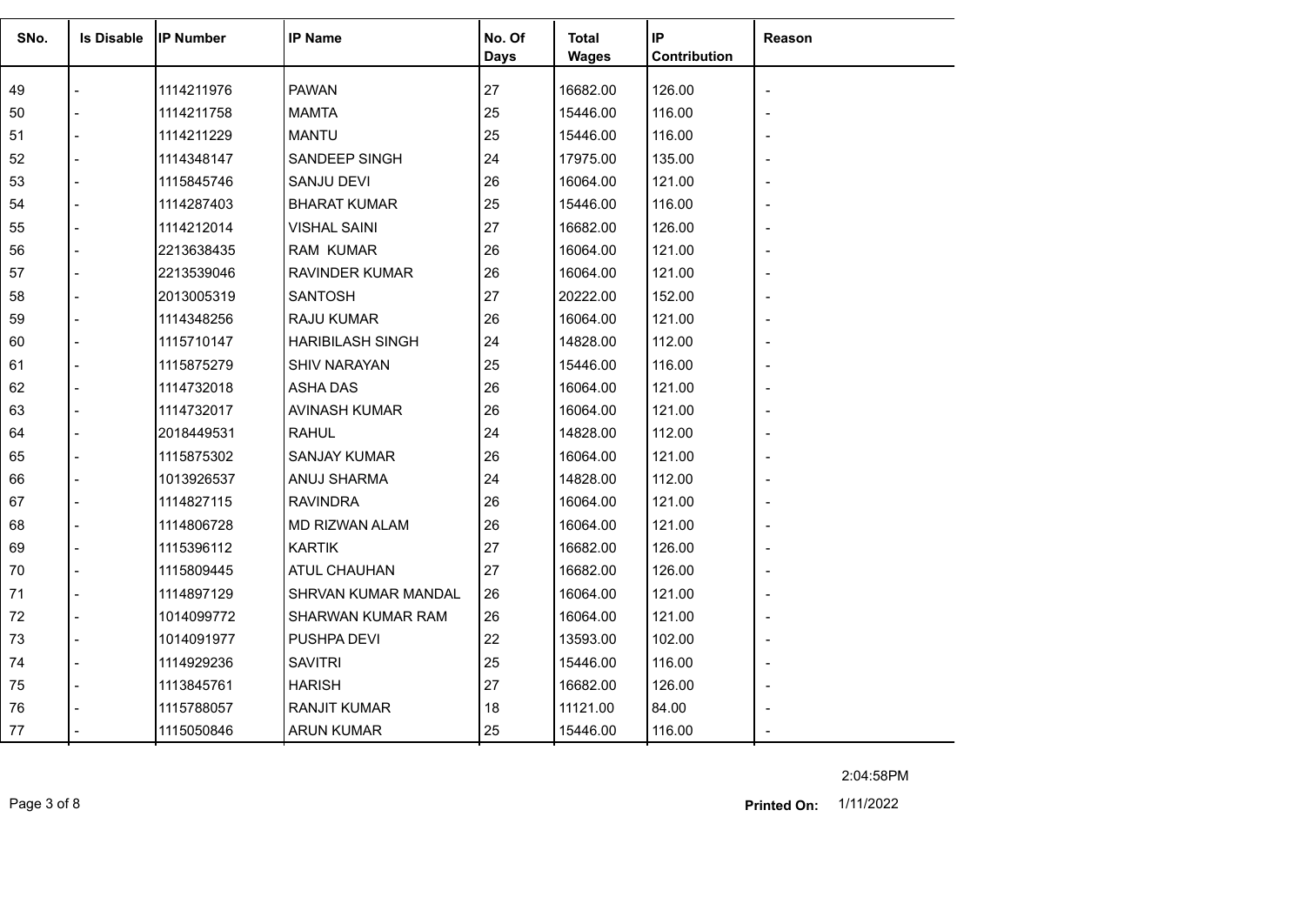| SNo. | <b>Is Disable</b> | <b>IP Number</b> | <b>IP Name</b>            | No. Of<br><b>Days</b> | <b>Total</b><br><b>Wages</b> | IP<br>Contribution | Reason |
|------|-------------------|------------------|---------------------------|-----------------------|------------------------------|--------------------|--------|
| 78   |                   | 1114420800       | <b>PARDEEP</b>            | 4                     | 2471.00                      | 19.00              |        |
| 79   |                   | 1115744063       | <b>MOHIT SHARMA</b>       | 19                    | 11739.00                     | 89.00              |        |
| 80   |                   | 1115070046       | <b>BRAJENDRA KUMAR</b>    | 26                    | 16064.00                     | 121.00             |        |
| 81   |                   | 1014178106       | MUKESH KUMAR GUPTA        | 26                    | 16064.00                     | 121.00             |        |
| 82   |                   | 1014178107       | ANUBHAV SINGH             | 23                    | 14210.00                     | 107.00             |        |
| 83   |                   | 1115093056       | <b>PAVNESH KUMAR</b>      | 26                    | 16064.00                     | 121.00             |        |
| 84   |                   | 1115093049       | SUBHASH CHANDRA           | 25                    | 15446.00                     | 116.00             |        |
| 85   |                   | 1014193451       | ONKAR KUMAR PASWAN        | 26                    | 16064.00                     | 121.00             |        |
| 86   |                   | 1115112932       | <b>DILIP KUMAR</b>        | 19                    | 11739.00                     | 89.00              |        |
| 87   |                   | 1014203079       | ROHIT BHADOURIYA          | 26                    | 16064.00                     | 121.00             |        |
| 88   |                   | 1014203081       | <b>SARVESH KUMAR</b>      | 24                    | 14828.00                     | 112.00             |        |
| 89   |                   | 1013505821       | <b>SUNIL KUMAR</b>        | 20                    | 12357.00                     | 93.00              |        |
| 90   |                   | 1014092601       | <b>MD RABBANI</b>         | 27                    | 16682.00                     | 126.00             |        |
| 91   |                   | 1322959365       | <b>RAJ KISHOR</b>         | 19                    | 11739.00                     | 89.00              |        |
| 92   |                   | 1115455377       | <b>HARISH KUMAR</b>       | 26                    | 16064.00                     | 121.00             |        |
| 93   |                   | 1115270881       | <b>SURAJ KUMAR</b>        | 25                    | 15446.00                     | 116.00             |        |
| 94   |                   | 1115833399       | <b>GAURAV SINGH</b>       | 26                    | 16064.00                     | 121.00             |        |
| 95   |                   | 1115736560       | <b>SARITA DEVI</b>        | 19                    | 11739.00                     | 89.00              |        |
| 96   |                   | 1115643544       | <b>BHANU PRATAP SINGH</b> | 25                    | 15446.00                     | 116.00             |        |
| 97   |                   | 1115201020       | <b>ARUN YADAV</b>         | 23                    | 14210.00                     | 107.00             |        |
| 98   |                   | 1014031059       | <b>VINOD</b>              | 26                    | 16064.00                     | 121.00             |        |
| 99   |                   | 1014065777       | <b>VIPIN KUMAR</b>        | 26                    | 16064.00                     | 121.00             |        |
| 100  |                   | 1115201046       | <b>ANITA</b>              | 24                    | 14828.00                     | 112.00             |        |
| 101  |                   | 1115219688       | <b>MANISH KUMAR</b>       | 26                    | 16064.00                     | 121.00             |        |
| 102  |                   | 1115219682       | <b>KAPIL</b>              | 21                    | 12975.00                     | 98.00              |        |
| 103  |                   | 2017754686       | <b>VIKRAM SINGH</b>       | 25                    | 15446.00                     | 116.00             |        |
| 104  |                   | 1115852914       | <b>DEEPA</b>              | 21                    | 12975.00                     | 98.00              |        |
| 105  |                   | 1115270867       | PREMNARAYAN               | 25                    | 15446.00                     | 116.00             |        |
| 106  |                   | 1115270875       | <b>CHANDNI</b>            | 20                    | 12357.00                     | 93.00              |        |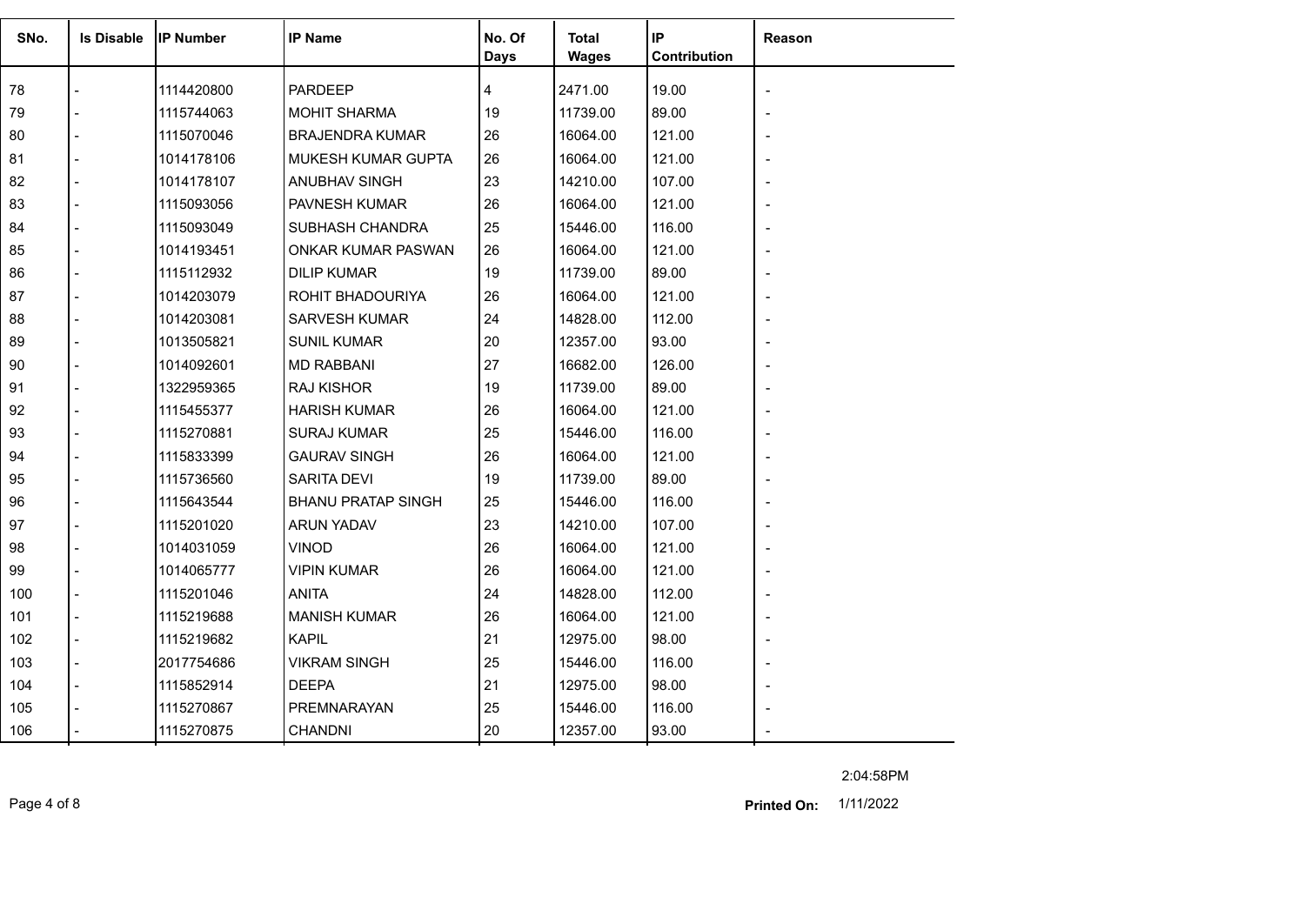| SNo. | <b>Is Disable</b> | <b>IP Number</b> | <b>IP Name</b>                 | No. Of<br><b>Days</b> | Total<br>Wages | IP<br>Contribution | <b>Reason</b>            |
|------|-------------------|------------------|--------------------------------|-----------------------|----------------|--------------------|--------------------------|
| 107  |                   | 1115612873       | <b>KULDEEP KUMAR</b>           | 26                    | 16064.00       | 121.00             | $\overline{\phantom{a}}$ |
| 108  |                   | 1115857773       | <b>SAGAR CHAUHAN</b>           | 20                    | 12357.00       | 93.00              |                          |
| 109  |                   | 1115561362       | <b>RAHUL KUMAR</b>             | 14                    | 8650.00        | 65.00              |                          |
| 110  |                   | 1014300355       | <b>BUNTY</b>                   | 19                    | 11739.00       | 89.00              |                          |
| 111  |                   | 1114226715       | <b>SUNIL KUMAR</b>             | 23                    | 14210.00       | 107.00             |                          |
| 112  |                   | 2016038892       | <b>MANOJ</b>                   | 19                    | 11739.00       | 89.00              |                          |
| 113  |                   | 1115857779       | <b>ROHIT KUMAR</b>             | 9                     | 5561.00        | 42.00              |                          |
| 114  |                   | 1115774966       | <b>SUBHASH</b>                 | 26                    | 16064.00       | 121.00             |                          |
| 115  |                   | 1115643527       | <b>VIKAS KUMAR SAH</b>         | 22                    | 13593.00       | 102.00             |                          |
| 116  |                   | 1014335081       | MANOJ KUMAR SAH                | 26                    | 16064.00       | 121.00             |                          |
| 117  |                   | 1115595296       | RAKESH KUMAR JHA               | 26                    | 16064.00       | 121.00             |                          |
| 118  |                   | 1115433634       | <b>RAKESH KUMAR</b>            | 26                    | 16064.00       | 121.00             |                          |
| 119  |                   | 1115852909       | <b>NAMDEV</b><br><b>VIKASH</b> | 20                    | 12357.00       | 93.00              |                          |
| 120  |                   | 1115580451       | <b>REKHA</b>                   | 25                    | 15446.00       | 116.00             |                          |
| 121  |                   | 1014392595       | <b>RANDHIR</b>                 | 26                    | 16064.00       | 121.00             |                          |
| 122  |                   | 1013823285       | <b>SHAMBHOO</b>                | 27                    | 20222.00       | 152.00             |                          |
| 123  |                   | 1115487427       | <b>RAM MOHAN</b>               | 13                    | 8032.00        | 61.00              |                          |
| 124  |                   | 1115487433       | <b>SACHIN</b>                  | 25                    | 15446.00       | 116.00             |                          |
| 125  |                   | 1013645087       | SURENDER-1                     | 27                    | 16682.00       | 126.00             |                          |
| 126  |                   | 1014012424       | <b>LOKENDER KUMAR</b>          | 25                    | 15446.00       | 116.00             | $\blacksquare$           |
| 127  |                   | 1013847198       | <b>PRABHA</b>                  | 24                    | 14828.00       | 112.00             |                          |
| 128  |                   | 1014056066       | <b>RAVI KUMAR</b>              | 25                    | 15446.00       | 116.00             |                          |
| 129  |                   | 1013634472       | <b>CHANDER PAL</b>             | 26                    | 16064.00       | 121.00             |                          |
| 130  |                   | 1014406974       | <b>AJAY KUMAR</b>              | 27                    | 16682.00       | 126.00             |                          |
| 131  |                   | 1115744068       | <b>MANMOHAN SINGH</b>          | 18                    | 11121.00       | 84.00              |                          |
| 132  |                   | 2018415504       | <b>MANOHAR PASWAN</b>          | 24                    | 14828.00       | 112.00             |                          |
| 133  |                   | 1115875283       | <b>SUSHILA</b>                 | 23                    | 14210.00       | 107.00             |                          |
| 134  |                   | 1115523767       | <b>NEERAJ KUMAR</b>            | 23                    | 14210.00       | 107.00             |                          |
| 135  |                   | 1115523790       | <b>AMIT KUMAR</b>              | 27                    | 16682.00       | 126.00             |                          |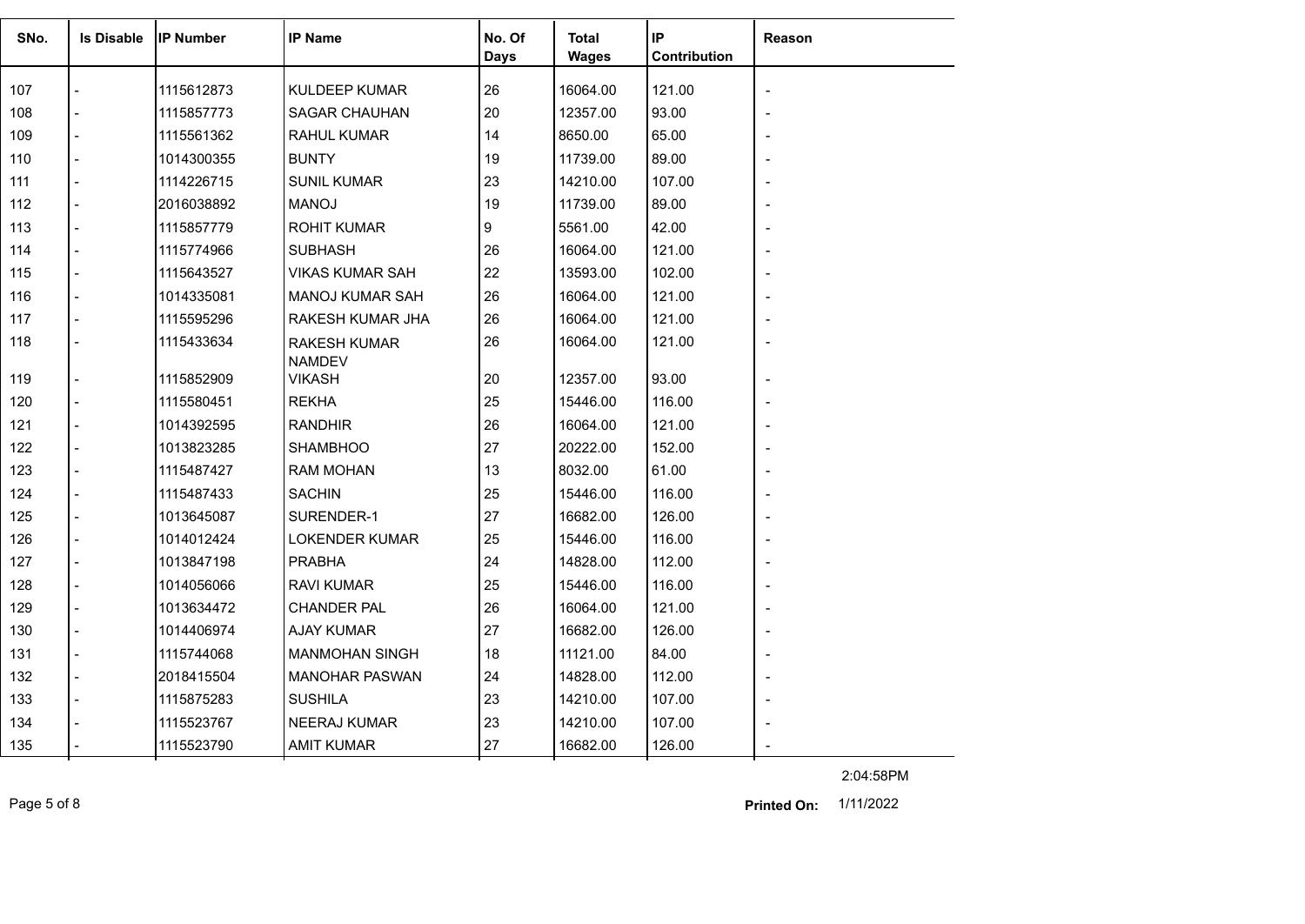| SNo. | <b>Is Disable</b> | <b>IP Number</b> | <b>IP Name</b>       | No. Of<br><b>Days</b> | Total<br><b>Wages</b> | IP<br>Contribution | Reason |
|------|-------------------|------------------|----------------------|-----------------------|-----------------------|--------------------|--------|
| 136  |                   | 1115891108       | <b>SAWAN PASWAN</b>  | 25                    | 15446.00              | 116.00             |        |
| 137  |                   | 1114348252       | <b>JAI BHAGWAN</b>   | 27                    | 16682.00              | 126.00             |        |
| 138  |                   | 1115744071       | MOHIT KUMAR GUPTA    | 21                    | 12975.00              | 98.00              |        |
| 139  |                   | 1014012415       | <b>ANIRUDH</b>       | 26                    | 16064.00              | 121.00             |        |
| 140  |                   | 1115891120       | MITHLESH PASWAN      | 25                    | 15446.00              | 116.00             |        |
| 141  |                   | 1013879303       | <b>HEMA SAXENA</b>   | 26                    | 16064.00              | 121.00             |        |
| 142  |                   | 1013715701       | <b>RAM AVADH</b>     | 27                    | 16682.00              | 126.00             |        |
| 143  | $\overline{a}$    | 2017715259       | PANKAJ KUMAR         | 25                    | 15446.00              | 116.00             |        |
| 144  |                   | 1115595345       | <b>KOMAL KUMARI</b>  | 26                    | 16064.00              | 121.00             |        |
| 145  |                   | 1115595365       | <b>MANOJ PASWAN</b>  | 27                    | 16682.00              | 126.00             |        |
| 146  |                   | 1115595373       | SHIVAM SINGH         | 25                    | 15446.00              | 116.00             |        |
| 147  |                   | 1115595429       | SONU KUMAR PASVAN    | 25                    | 15446.00              | 116.00             |        |
| 148  |                   | 1115598463       | <b>ABHISHEK</b>      | 24                    | 14828.00              | 112.00             |        |
| 149  |                   | 1115774949       | <b>TULSI KUMARI</b>  | 26                    | 16064.00              | 121.00             |        |
| 150  |                   | 1115622121       | <b>RAJEEV KUMAR</b>  | 22                    | 13593.00              | 102.00             |        |
| 151  |                   | 1115634387       | <b>MUKESH KUMAR</b>  | 25                    | 15446.00              | 116.00             |        |
| 152  |                   | 1115841024       | LAXMI                | 3                     | 1854.00               | 14.00              |        |
| 153  |                   | 1115867137       | <b>NAMRTA SINGH</b>  | 25                    | 15446.00              | 116.00             |        |
| 154  |                   | 1115728009       | <b>SAHIL KUMAR</b>   | 25                    | 15446.00              | 116.00             |        |
| 155  |                   | 1115749639       | <b>KANCHAN</b>       | 23                    | 14210.00              | 107.00             |        |
| 156  |                   | 1115749638       | <b>KRANTI</b>        | 23                    | 14210.00              | 107.00             |        |
| 157  |                   | 1114444405       | <b>SUNIL</b>         | 25                    | 15446.00              | 116.00             |        |
| 158  |                   | 1115774957       | <b>SONIA</b>         | 25                    | 15446.00              | 116.00             |        |
| 159  |                   | 1115788060       | <b>SHUBHAM BERA</b>  | 25                    | 15446.00              | 116.00             |        |
| 160  |                   | 1115788062       | SANJAY YADAV         | 19                    | 11739.00              | 89.00              |        |
| 161  | $\overline{a}$    | 1115797092       | <b>SUBHASH</b>       | 26                    | 16064.00              | 121.00             |        |
| 162  |                   | 1115797117       | <b>BIKRANT KUMAR</b> | 25                    | 15446.00              | 116.00             |        |
| 163  |                   | 1115809417       | <b>SANTOSH</b>       | 26                    | 16064.00              | 121.00             |        |
| 164  |                   | 1115814988       | <b>AKSHAY KUMAR</b>  | 25                    | 15446.00              | 116.00             |        |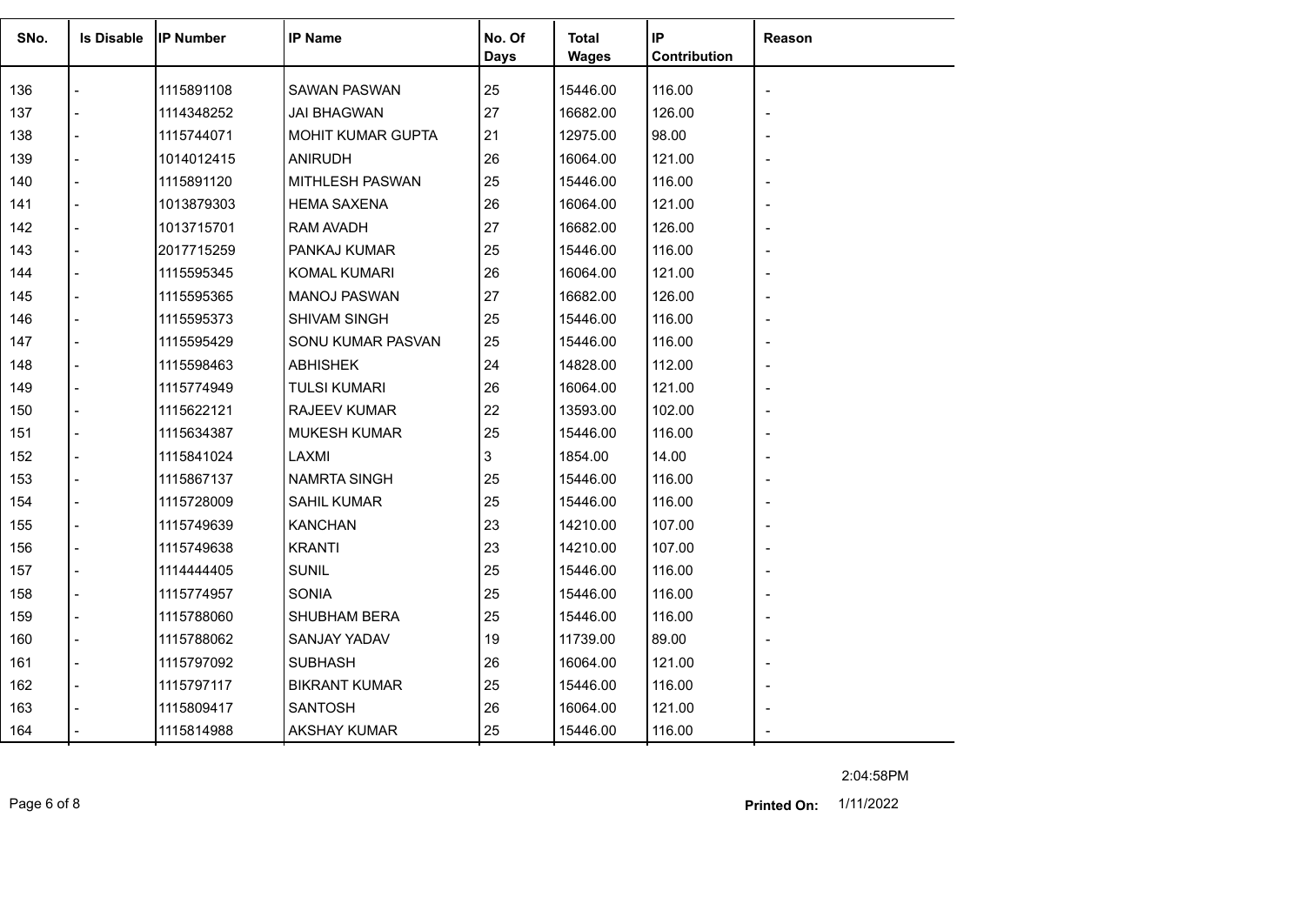| SNo. | <b>Is Disable</b> | <b>IP Number</b> | <b>IP Name</b>                          | No. Of | Total        | IP           | <b>Reason</b>            |
|------|-------------------|------------------|-----------------------------------------|--------|--------------|--------------|--------------------------|
|      |                   |                  |                                         | Days   | <b>Wages</b> | Contribution |                          |
| 165  |                   | 1115840999       | SANJU                                   | 19     | 11739.00     | 89.00        |                          |
| 166  |                   | 1115841010       | <b>AKASH</b>                            | 23     | 14210.00     | 107.00       |                          |
| 167  |                   | 1115841071       | <b>HADISHA</b>                          | 17     | 10503.00     | 79.00        |                          |
| 168  |                   | 1115857785       | <b>SANTOSH KUMAR</b>                    | 21     | 12975.00     | 98.00        |                          |
| 169  |                   | 1115857792       | <b>ASHISH VERMA</b>                     | 22     | 13593.00     | 102.00       |                          |
| 170  |                   | 1115852906       | MAHADEV KUMAR ROY                       | 14     | 8650.00      | 65.00        |                          |
| 171  |                   | 1115852910       | <b>SEEMA TIWARI</b>                     | 3      | 1854.00      | 14.00        |                          |
| 172  |                   | 1115852913       | <b>MEENAKSHI</b>                        | 20     | 12357.00     | 93.00        |                          |
| 173  |                   | 1115865299       | SONU KUMAR SINGH                        | 26     | 16064.00     | 121.00       |                          |
| 174  |                   | 1115866161       | <b>RAJ KUMAR</b>                        | 26     | 16064.00     | 121.00       |                          |
| 175  |                   | 1115866162       | MOHAMMAD RIZWAN                         | 26     | 16064.00     | 121.00       |                          |
| 176  |                   | 1115875288       | KESHAV KUMAR JHA                        | 26     | 16064.00     | 121.00       |                          |
| 177  |                   | 1115891134       | SURAJ KUMAR JHA                         | 26     | 16064.00     | 121.00       |                          |
| 178  |                   | 1115891114       | <b>KAMLESH DEVI</b>                     | 24     | 14828.00     | 112.00       |                          |
| 179  |                   | 1115891050       | <b>ONKAR SINGH</b>                      | 18     | 11121.00     | 84.00        |                          |
| 180  |                   | 1115891123       | <b>ANKUL SINGH</b>                      | 27     | 16682.00     | 126.00       | $\overline{a}$           |
| 181  |                   | 1115891077       | <b>RITIK KUMAR RANJAN</b>               | 27     | 16682.00     | 126.00       |                          |
| 182  |                   | 1115905921       | PAWAN KUMAR                             | 21     | 12975.00     | 98.00        |                          |
| 183  |                   | 1115905844       | <b>KISHAN KUMAR</b>                     | 19     | 11739.00     | 89.00        |                          |
| 184  |                   | 1115905851       | <b>AKASH</b>                            | 24     | 14828.00     | 112.00       |                          |
| 185  |                   | 1115905856       | LAXMI                                   | 24     | 14828.00     | 112.00       |                          |
| 186  |                   | 1115905897       | REETA KUSHWAHA                          | 20     | 12357.00     | 93.00        |                          |
| 187  |                   | 1115905766       | <b>INDDRAJIT KUMAR</b><br><b>MANDAL</b> | 25     | 15446.00     | 116.00       |                          |
| 188  |                   | 2018415501       | <b>CHANDAN SINGH</b>                    | 26     | 16064.00     | 121.00       |                          |
| 189  |                   | 2018415506       | <b>ROLI</b>                             | 26     | 16064.00     | 121.00       |                          |
| 190  |                   | 2018417327       | <b>NEELAM</b>                           | 25     | 15446.00     | 116.00       | $\overline{\phantom{a}}$ |
| 191  |                   | 2018415509       | <b>PRINCE</b>                           | 26     | 16064.00     | 121.00       |                          |
| 192  |                   | 2018449527       | <b>POORAN</b>                           | 20     | 12357.00     | 93.00        |                          |
| 193  |                   | 2018449528       | <b>PARVEEN</b>                          | 20     | 12357.00     | 93.00        |                          |

Page 7 of 8 1/11/2022 **Printed On:**